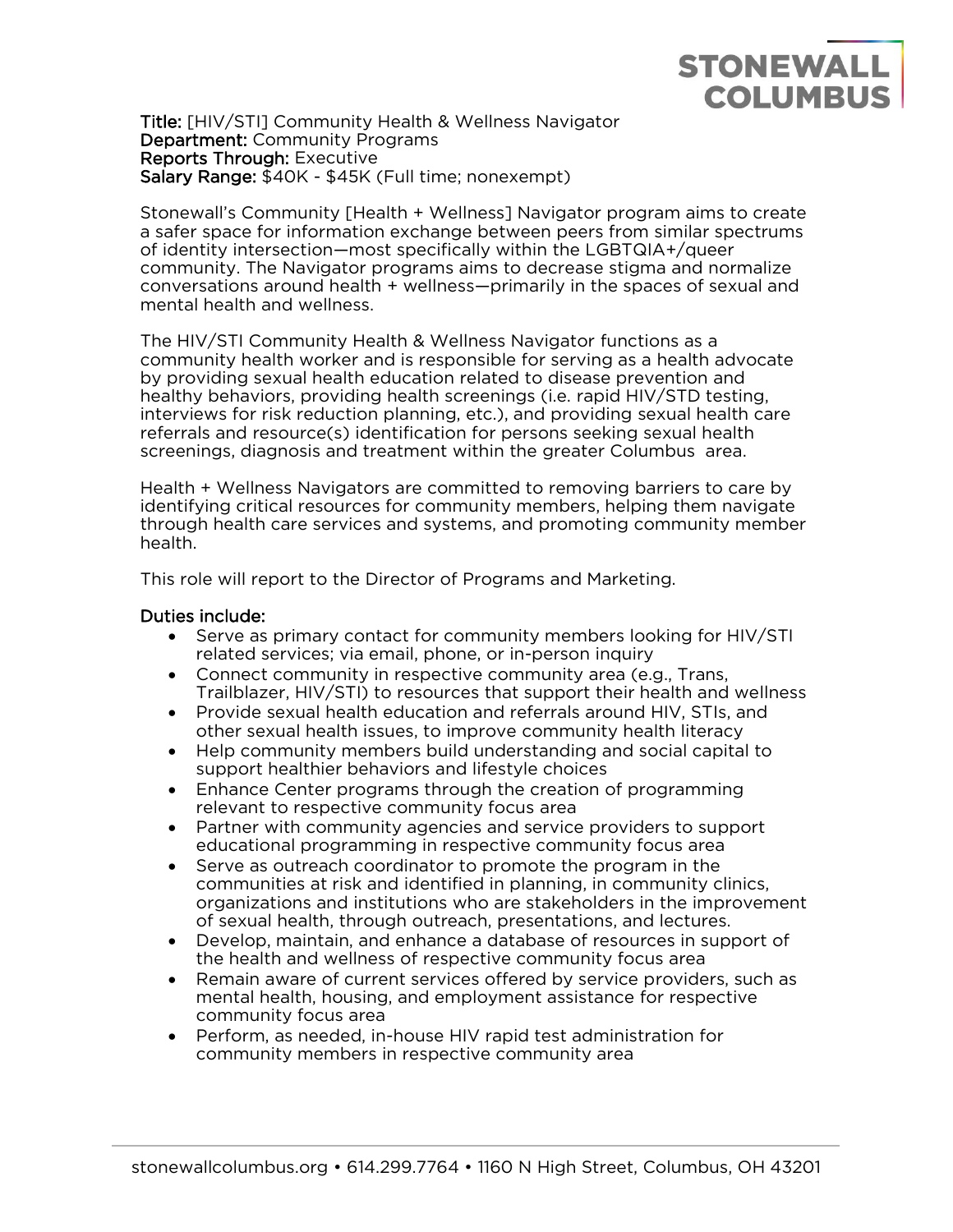# **STONEWALL COLUMBUS**

- Maintain strict confidentiality in accordance with agency policies
- Maintain documentation of all client encounters and complete reporting requirements according to organization standards
- Collect and process program data and paperwork, maintain and regularly update program database in an accurate and timely way, and generate reports as required by management
- Track client information, files, and forms in a confidential manner
- Attend and represent the organization at professional conferences, inservice trainings, and meetings at the request of or with the approval of supervisor/executive director
- Additional organizational functional support as needed

#### Skills:

- Excellent organizational, planning, and implementation skills
- Strong ability to use technology and computer applications effectively, such as Microsoft Word, Excel, PowerPoint, and Google Docs
- Ability to communicate effectively and inclusively, verbally and in writing, with individuals and/or groups
- Ability to counsel people using motivational interviewing techniques, in an unbiased, effective, culturally responsible, and non-judgmental manner
- Ability to facilitate educational programs in diverse settings
- Strong interpersonal skills
- Detail-oriented
- Team player willing to work together in a collaborative manner
- Ability to remain calm providing solutions in high-stress situations
- Proactive problem solving and resourcefulness
- Ability to organize, prioritize, plan and work independently
- Ability to multi-task and balance ambiguity in an entrepreneurial environment

## Required:

- Knowledge and experience working with diverse communities and colleagues with demonstrated cultural humility and responsibility
- Experience working with defined [high risk populations](https://www.hiv.gov/hiv-basics/overview/about-hiv-and-aids/who-is-at-risk-for-hiv) (men who have sex with men, transgender and gender non-conforming individuals, people who inject drugs, and persons who engage in sex work) to be impacted by HIV/STIs
- A working knowledge of current HIV and navigation best practices, concepts, and effective models is required
- Understanding and utilization of web-based reporting systems related to the position
- General knowledge of the cultural and social, and economic background ethnically/culturally diverse populations
- Ability to relate effectively with people at various levels including community members, medical providers, managers, supervisors, and coworkers
- Strong understanding of and ability to maintain strict client confidentiality